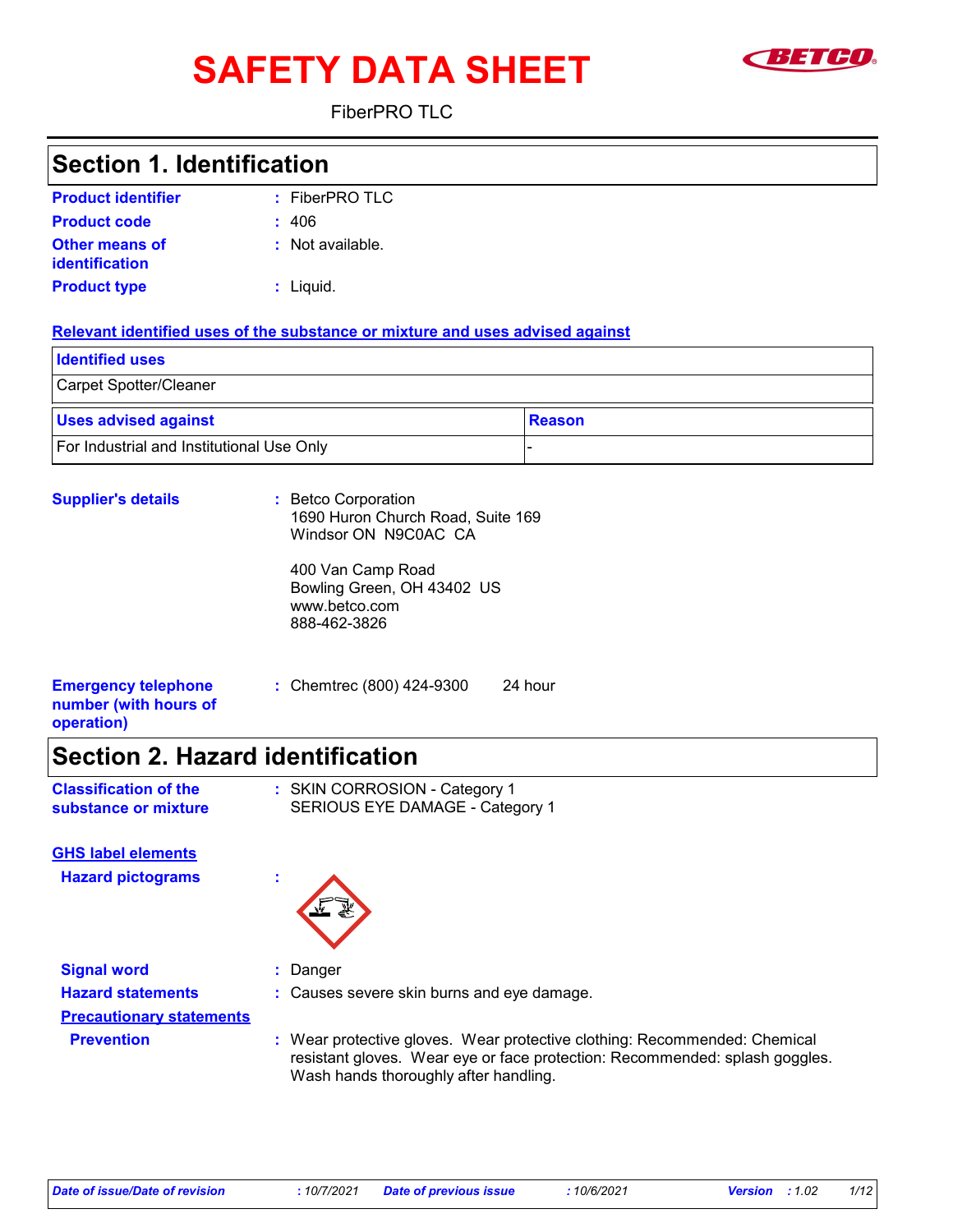## **Section 2. Hazard identification**

| <b>Response</b> | : IF INHALED: Remove person to fresh air and keep comfortable for breathing.<br>Immediately call a POISON CENTER or physician. IF SWALLOWED: Immediately<br>call a POISON CENTER or physician. Rinse mouth. Do NOT induce vomiting. IF<br>ON SKIN (or hair): Take off immediately all contaminated clothing. Rinse skin with<br>water. Wash contaminated clothing before reuse. Immediately call a POISON<br>CENTER or physician. IF IN EYES: Rinse cautiously with water for several minutes.<br>Remove contact lenses, if present and easy to do. Continue rinsing. Immediately<br>call a POISON CENTER or physician. |
|-----------------|-------------------------------------------------------------------------------------------------------------------------------------------------------------------------------------------------------------------------------------------------------------------------------------------------------------------------------------------------------------------------------------------------------------------------------------------------------------------------------------------------------------------------------------------------------------------------------------------------------------------------|
| <b>Storage</b>  | : Store locked up.                                                                                                                                                                                                                                                                                                                                                                                                                                                                                                                                                                                                      |
| <b>Disposal</b> | : Dispose of contents and container in accordance with all local, regional, national<br>and international regulations.                                                                                                                                                                                                                                                                                                                                                                                                                                                                                                  |

## **Section 3. Composition/information on ingredients**

| Substance/mixture     | : Mixture          |
|-----------------------|--------------------|
| <b>Other means of</b> | $:$ Not available. |
| <b>identification</b> |                    |

Silicic acid, sodium salt 1 - 5 1344-09-8<br>
Sodium hydroxide 1 - 5 1310-73-2 sodium hydroxide 1310-73-2 Fatty acids, tall-oil, sodium salts 1 - 6 1790-45-2 **Ingredient name CAS number CAS number CAS number % (w/w)**

**There are no additional ingredients present which, within the current knowledge of the supplier and in the concentrations applicable, are classified as hazardous to health or the environment and hence require reporting in this section.**

**Occupational exposure limits, if available, are listed in Section 8.**

## **Section 4. First-aid measures**

| : Get medical attention immediately. Call a poison center or physician. Immediately<br>flush eyes with plenty of water, occasionally lifting the upper and lower eyelids.<br>Check for and remove any contact lenses. Continue to rinse for at least 10 minutes.<br>Chemical burns must be treated promptly by a physician.                                                                                                                                                                                                                                                                                                                                                                                                           |
|---------------------------------------------------------------------------------------------------------------------------------------------------------------------------------------------------------------------------------------------------------------------------------------------------------------------------------------------------------------------------------------------------------------------------------------------------------------------------------------------------------------------------------------------------------------------------------------------------------------------------------------------------------------------------------------------------------------------------------------|
| : Get medical attention immediately. Call a poison center or physician. Remove<br>victim to fresh air and keep at rest in a position comfortable for breathing. If it is<br>suspected that fumes are still present, the rescuer should wear an appropriate mask<br>or self-contained breathing apparatus. If not breathing, if breathing is irregular or if<br>respiratory arrest occurs, provide artificial respiration or oxygen by trained personnel.<br>It may be dangerous to the person providing aid to give mouth-to-mouth<br>resuscitation. If unconscious, place in recovery position and get medical attention<br>immediately. Maintain an open airway. Loosen tight clothing such as a collar, tie,<br>belt or waistband. |
| : Get medical attention immediately. Call a poison center or physician. Flush<br>contaminated skin with plenty of water. Remove contaminated clothing and shoes.<br>Wash contaminated clothing thoroughly with water before removing it, or wear<br>gloves. Continue to rinse for at least 10 minutes. Chemical burns must be treated<br>promptly by a physician. Wash clothing before reuse. Clean shoes thoroughly                                                                                                                                                                                                                                                                                                                  |
|                                                                                                                                                                                                                                                                                                                                                                                                                                                                                                                                                                                                                                                                                                                                       |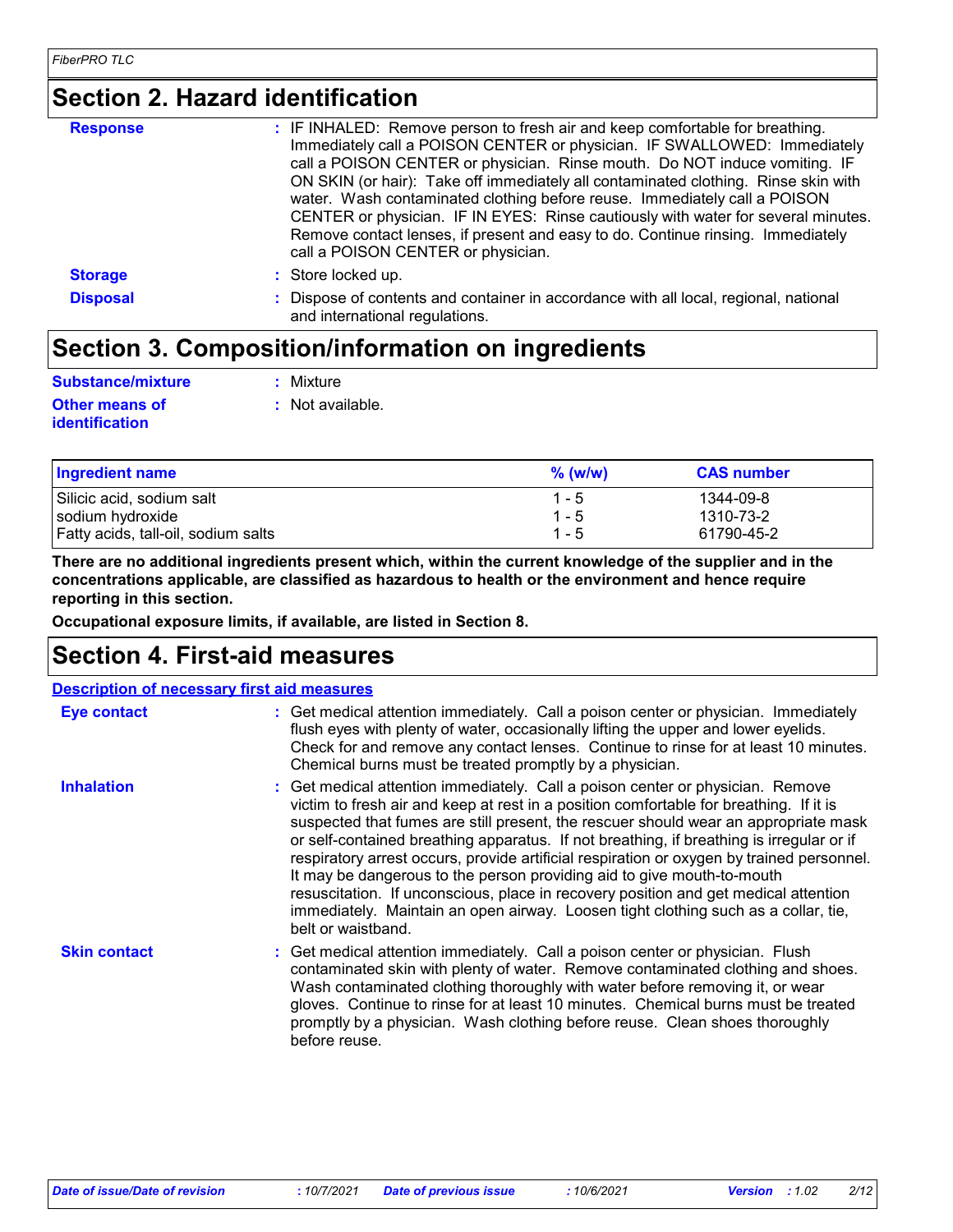## **Section 4. First-aid measures**

| <b>Ingestion</b> | : Get medical attention immediately. Call a poison center or physician. Wash out<br>mouth with water. Remove dentures if any. Remove victim to fresh air and keep at      |
|------------------|---------------------------------------------------------------------------------------------------------------------------------------------------------------------------|
|                  | rest in a position comfortable for breathing. If material has been swallowed and the<br>exposed person is conscious, give small quantities of water to drink. Stop if the |
|                  | exposed person feels sick as vomiting may be dangerous. Do not induce vomiting<br>unless directed to do so by medical personnel. If vomiting occurs, the head should      |
|                  | be kept low so that vomit does not enter the lungs. Chemical burns must be treated<br>promptly by a physician. Never give anything by mouth to an unconscious person.     |
|                  | If unconscious, place in recovery position and get medical attention immediately.                                                                                         |
|                  | Maintain an open airway. Loosen tight clothing such as a collar, tie, belt or<br>waistband.                                                                               |

#### **Most important symptoms/effects, acute and delayed**

| <b>Potential acute health effects</b> |                                                                                                                                                                                                                                                                                                                                                                                                                 |
|---------------------------------------|-----------------------------------------------------------------------------------------------------------------------------------------------------------------------------------------------------------------------------------------------------------------------------------------------------------------------------------------------------------------------------------------------------------------|
| <b>Eye contact</b>                    | : Causes serious eye damage.                                                                                                                                                                                                                                                                                                                                                                                    |
| <b>Inhalation</b>                     | : No known significant effects or critical hazards.                                                                                                                                                                                                                                                                                                                                                             |
| <b>Skin contact</b>                   | : Causes severe burns.                                                                                                                                                                                                                                                                                                                                                                                          |
| <b>Ingestion</b>                      | : No known significant effects or critical hazards.                                                                                                                                                                                                                                                                                                                                                             |
| <b>Over-exposure signs/symptoms</b>   |                                                                                                                                                                                                                                                                                                                                                                                                                 |
| <b>Eye contact</b>                    | : Adverse symptoms may include the following:<br>pain<br>watering<br>redness                                                                                                                                                                                                                                                                                                                                    |
| <b>Inhalation</b>                     | : No specific data.                                                                                                                                                                                                                                                                                                                                                                                             |
| <b>Skin contact</b>                   | : Adverse symptoms may include the following:<br>pain or irritation<br>redness<br>blistering may occur                                                                                                                                                                                                                                                                                                          |
| <b>Ingestion</b>                      | : Adverse symptoms may include the following:<br>stomach pains                                                                                                                                                                                                                                                                                                                                                  |
|                                       | Indication of immediate medical attention and special treatment needed, if necessary                                                                                                                                                                                                                                                                                                                            |
| <b>Notes to physician</b>             | : Treat symptomatically. Contact poison treatment specialist immediately if large<br>quantities have been ingested or inhaled.                                                                                                                                                                                                                                                                                  |
| <b>Specific treatments</b>            | : No specific treatment.                                                                                                                                                                                                                                                                                                                                                                                        |
| <b>Protection of first-aiders</b>     | : No action shall be taken involving any personal risk or without suitable training. If it<br>is suspected that fumes are still present, the rescuer should wear an appropriate<br>mask or self-contained breathing apparatus. It may be dangerous to the person<br>providing aid to give mouth-to-mouth resuscitation. Wash contaminated clothing<br>thoroughly with water before removing it, or wear gloves. |

**See toxicological information (Section 11)**

## **Section 5. Fire-fighting measures**

| <b>Extinguishing media</b>             |                                                                 |  |
|----------------------------------------|-----------------------------------------------------------------|--|
| <b>Suitable extinguishing</b><br>media | : Use an extinguishing agent suitable for the surrounding fire. |  |
| Unsuitable extinguishing<br>media      | : None known.                                                   |  |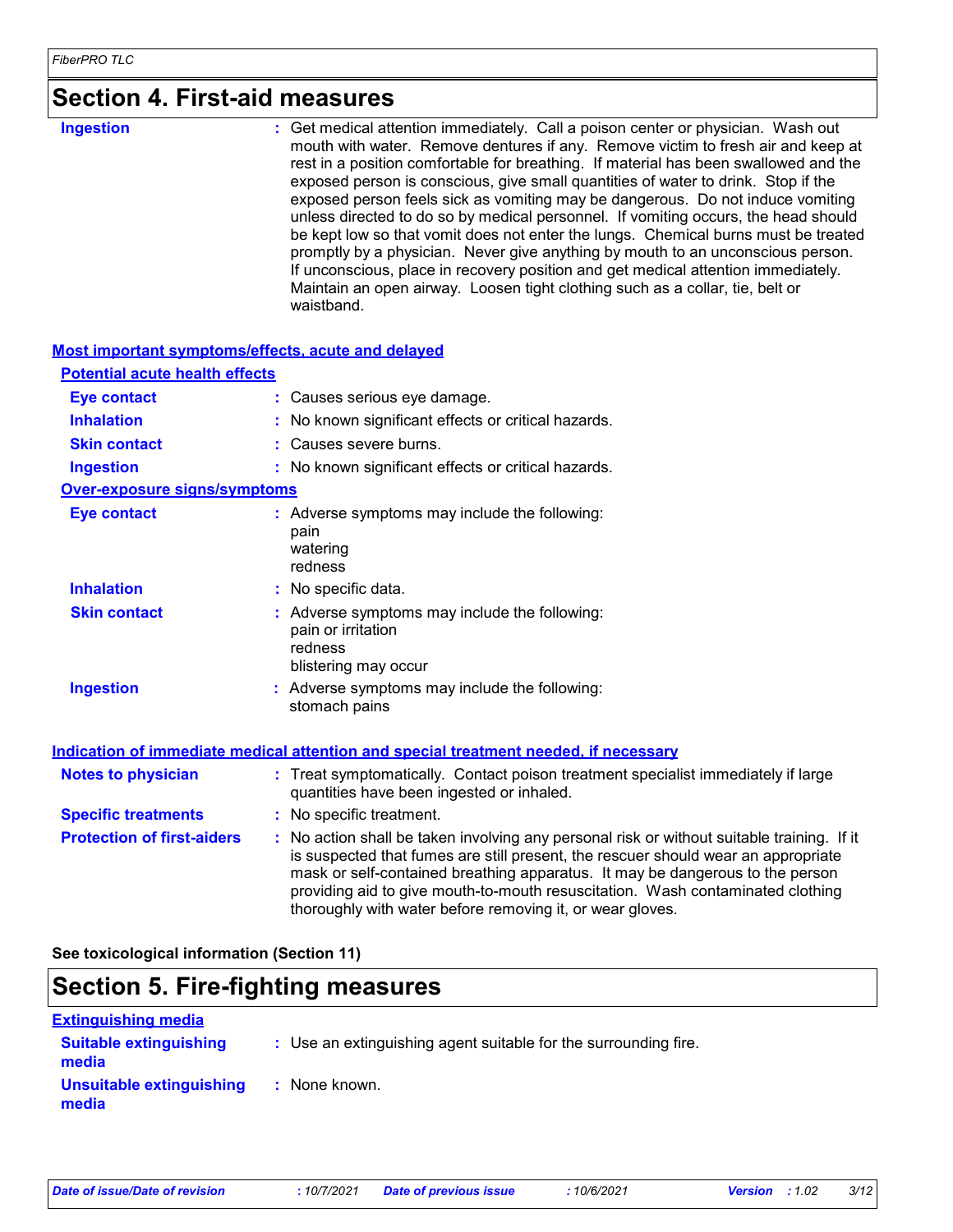## **Section 5. Fire-fighting measures**

| <b>Specific hazards arising</b><br>from the chemical     | : In a fire or if heated, a pressure increase will occur and the container may burst.                                                                                                               |
|----------------------------------------------------------|-----------------------------------------------------------------------------------------------------------------------------------------------------------------------------------------------------|
| <b>Hazardous thermal</b><br>decomposition products       | : Decomposition products may include the following materials:<br>carbon dioxide<br>carbon monoxide<br>metal oxide/oxides                                                                            |
| <b>Special protective actions</b><br>for fire-fighters   | : Promptly isolate the scene by removing all persons from the vicinity of the incident if<br>there is a fire. No action shall be taken involving any personal risk or without<br>suitable training. |
| <b>Special protective</b><br>equipment for fire-fighters | : Fire-fighters should wear appropriate protective equipment and self-contained<br>breathing apparatus (SCBA) with a full face-piece operated in positive pressure<br>mode.                         |

### **Section 6. Accidental release measures**

|                                                              | <b>Personal precautions, protective equipment and emergency procedures</b>                                                                                                                                                                                                                                                                                                                                                                                                                                                                                                                                                                                                                                      |
|--------------------------------------------------------------|-----------------------------------------------------------------------------------------------------------------------------------------------------------------------------------------------------------------------------------------------------------------------------------------------------------------------------------------------------------------------------------------------------------------------------------------------------------------------------------------------------------------------------------------------------------------------------------------------------------------------------------------------------------------------------------------------------------------|
| For non-emergency<br>personnel                               | : No action shall be taken involving any personal risk or without suitable training.<br>Evacuate surrounding areas. Keep unnecessary and unprotected personnel from<br>entering. Do not touch or walk through spilled material. Do not breathe vapor or<br>mist. Provide adequate ventilation. Wear appropriate respirator when ventilation is<br>inadequate. Put on appropriate personal protective equipment.                                                                                                                                                                                                                                                                                                 |
|                                                              | For emergency responders : If specialized clothing is required to deal with the spillage, take note of any<br>information in Section 8 on suitable and unsuitable materials. See also the<br>information in "For non-emergency personnel".                                                                                                                                                                                                                                                                                                                                                                                                                                                                      |
| <b>Environmental precautions</b>                             | : Avoid dispersal of spilled material and runoff and contact with soil, waterways,<br>drains and sewers. Inform the relevant authorities if the product has caused<br>environmental pollution (sewers, waterways, soil or air).                                                                                                                                                                                                                                                                                                                                                                                                                                                                                 |
| <b>Methods and materials for containment and cleaning up</b> |                                                                                                                                                                                                                                                                                                                                                                                                                                                                                                                                                                                                                                                                                                                 |
| <b>Small spill</b>                                           | : Stop leak if without risk. Move containers from spill area. Dilute with water and mop<br>up if water-soluble. Alternatively, or if water-insoluble, absorb with an inert dry<br>material and place in an appropriate waste disposal container. Dispose of via a<br>licensed waste disposal contractor.                                                                                                                                                                                                                                                                                                                                                                                                        |
| <b>Large spill</b>                                           | : Stop leak if without risk. Move containers from spill area. Approach release from<br>upwind. Prevent entry into sewers, water courses, basements or confined areas.<br>Wash spillages into an effluent treatment plant or proceed as follows. Contain and<br>collect spillage with non-combustible, absorbent material e.g. sand, earth,<br>vermiculite or diatomaceous earth and place in container for disposal according to<br>local regulations (see Section 13). Dispose of via a licensed waste disposal<br>contractor. Contaminated absorbent material may pose the same hazard as the<br>spilled product. Note: see Section 1 for emergency contact information and Section<br>13 for waste disposal. |

## **Section 7. Handling and storage**

#### **Precautions for safe handling**

| <b>Protective measures</b> | : Put on appropriate personal protective equipment (see Section 8). Do not get in<br>eyes or on skin or clothing. Do not breathe vapor or mist. Do not ingest. If during<br>normal use the material presents a respiratory hazard, use only with adequate<br>ventilation or wear appropriate respirator. Keep in the original container or an<br>approved alternative made from a compatible material, kept tightly closed when not<br>in use. Keep away from acids. Empty containers retain product residue and can be<br>hazardous. Do not reuse container. |
|----------------------------|---------------------------------------------------------------------------------------------------------------------------------------------------------------------------------------------------------------------------------------------------------------------------------------------------------------------------------------------------------------------------------------------------------------------------------------------------------------------------------------------------------------------------------------------------------------|
|                            |                                                                                                                                                                                                                                                                                                                                                                                                                                                                                                                                                               |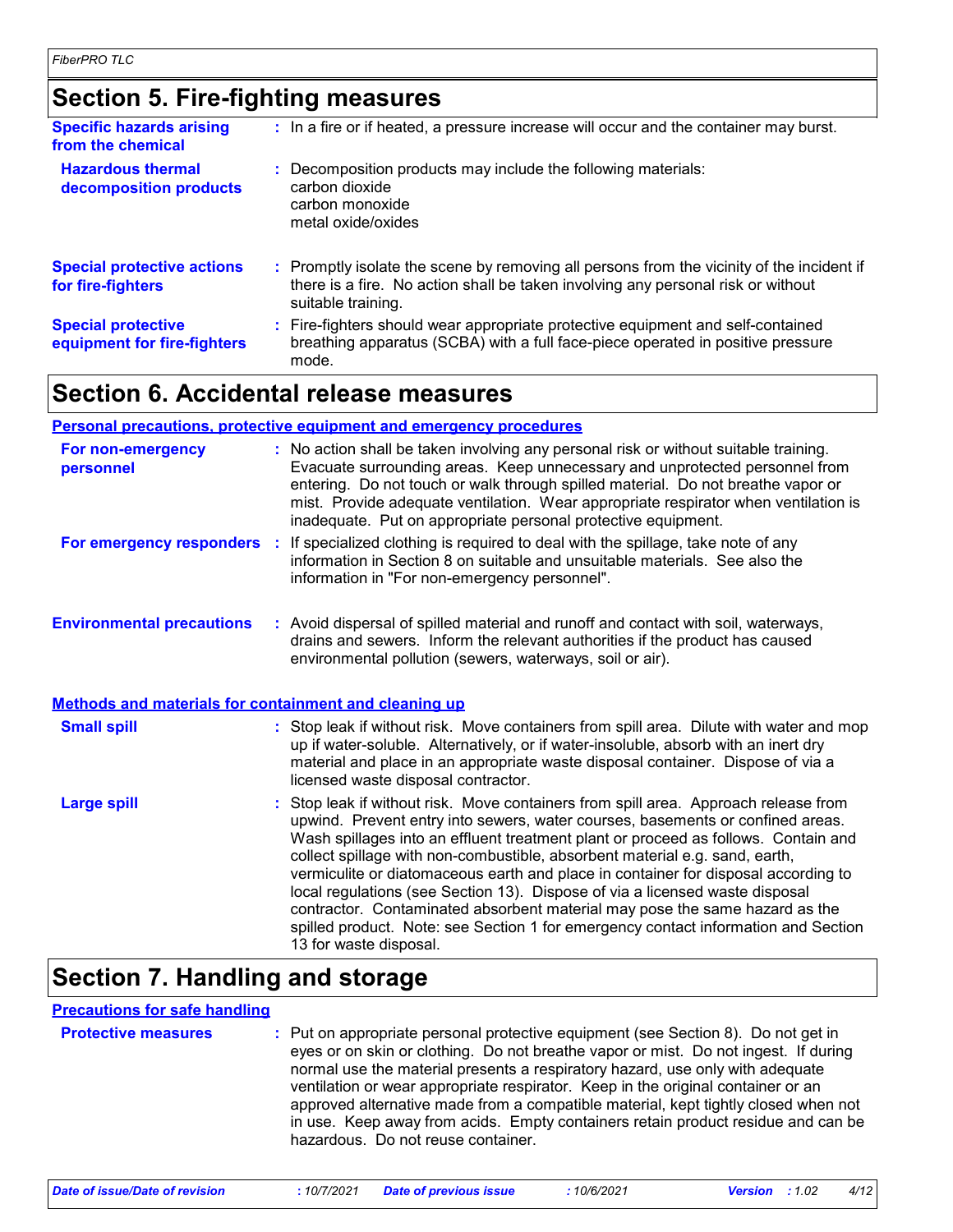## **Section 7. Handling and storage**

| <b>Advice on general</b><br>occupational hygiene                                 | : Eating, drinking and smoking should be prohibited in areas where this material is<br>handled, stored and processed. Workers should wash hands and face before<br>eating, drinking and smoking. Remove contaminated clothing and protective<br>equipment before entering eating areas. See also Section 8 for additional<br>information on hygiene measures.                                                                                                                                                                                                                                                               |
|----------------------------------------------------------------------------------|-----------------------------------------------------------------------------------------------------------------------------------------------------------------------------------------------------------------------------------------------------------------------------------------------------------------------------------------------------------------------------------------------------------------------------------------------------------------------------------------------------------------------------------------------------------------------------------------------------------------------------|
| <b>Conditions for safe storage,</b><br>including any<br><b>incompatibilities</b> | : Store in accordance with local regulations. Store in original container protected<br>from direct sunlight in a dry, cool and well-ventilated area, away from incompatible<br>materials (see Section 10) and food and drink. Store locked up. Separate from<br>acids. Keep container tightly closed and sealed until ready for use. Containers that<br>have been opened must be carefully resealed and kept upright to prevent leakage.<br>Do not store in unlabeled containers. Use appropriate containment to avoid<br>environmental contamination. See Section 10 for incompatible materials before<br>handling or use. |

### **Section 8. Exposure controls/personal protection**

#### **Control parameters**

#### **Occupational exposure limits**

| <b>Ingredient name</b> | <b>Exposure limits</b>                                                                                                                                                                                                                                                                                                                                                                           |
|------------------------|--------------------------------------------------------------------------------------------------------------------------------------------------------------------------------------------------------------------------------------------------------------------------------------------------------------------------------------------------------------------------------------------------|
| sodium hydroxide       | CA Alberta Provincial (Canada, 4/2009).<br>C: $2 \text{ mg/m}^3$<br><b>CA British Columbia Provincial (Canada,</b><br>$6/2017$ ).<br>C: 2 mg/ $m3$<br>CA Ontario Provincial (Canada, 1/2018).<br>C: 2 mg/m <sup>3</sup><br>CA Quebec Provincial (Canada, 1/2014).<br>STEV: 2 mg/m <sup>3</sup> 15 minutes.<br><b>CA Saskatchewan Provincial (Canada,</b><br>7/2013).<br>CEIL: $2 \text{ mg/m}^3$ |

| <b>Appropriate engineering</b> | : If user operations generate dust, fumes, gas, vapor or mist, use process enclosures, |
|--------------------------------|----------------------------------------------------------------------------------------|
| controls                       | local exhaust ventilation or other engineering controls to keep worker exposure to     |
|                                | airborne contaminants below any recommended or statutory limits.                       |

**Environmental exposure controls :** Emissions from ventilation or work process equipment should be checked to ensure they comply with the requirements of environmental protection legislation. In some cases, fume scrubbers, filters or engineering modifications to the process equipment will be necessary to reduce emissions to acceptable levels.

**Hygiene measures : Individual protection measures**

Wash hands, forearms and face thoroughly after handling chemical products, before eating, smoking and using the lavatory and at the end of the working period. Appropriate techniques should be used to remove potentially contaminated clothing. Wash contaminated clothing before reusing. Ensure that eyewash stations and safety showers are close to the workstation location.

Safety eyewear complying with an approved standard should be used when a risk assessment indicates this is necessary to avoid exposure to liquid splashes, mists, gases or dusts. If contact is possible, the following protection should be worn, unless the assessment indicates a higher degree of protection: chemical splash goggles and/or face shield. If inhalation hazards exist, a full-face respirator may be required instead. Recommended: splash goggles **Eye/face protection :**

#### **Skin protection**

*Date of issue/Date of revision* **:** *10/7/2021 Date of previous issue : 10/6/2021 Version : 1.02 5/12*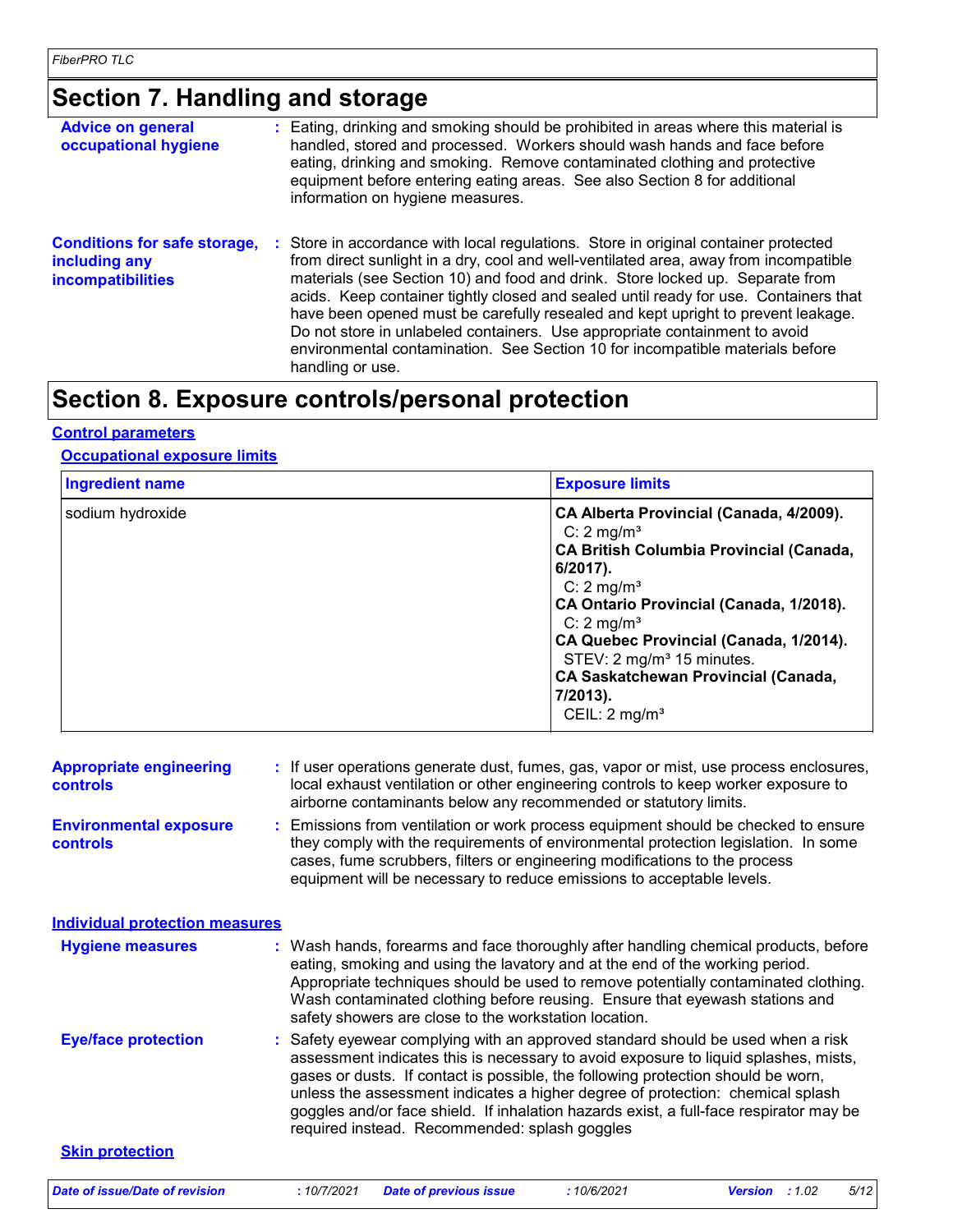## **Section 8. Exposure controls/personal protection**

| <b>Hand protection</b>        | : Chemical-resistant, impervious gloves complying with an approved standard should<br>be worn at all times when handling chemical products if a risk assessment indicates<br>this is necessary. Considering the parameters specified by the glove manufacturer,<br>check during use that the gloves are still retaining their protective properties. It<br>should be noted that the time to breakthrough for any glove material may be<br>different for different glove manufacturers. In the case of mixtures, consisting of<br>several substances, the protection time of the gloves cannot be accurately<br>estimated. |
|-------------------------------|---------------------------------------------------------------------------------------------------------------------------------------------------------------------------------------------------------------------------------------------------------------------------------------------------------------------------------------------------------------------------------------------------------------------------------------------------------------------------------------------------------------------------------------------------------------------------------------------------------------------------|
| <b>Body protection</b>        | : Personal protective equipment for the body should be selected based on the task<br>being performed and the risks involved and should be approved by a specialist<br>before handling this product. Recommended: Chemical resistant gloves                                                                                                                                                                                                                                                                                                                                                                                |
| <b>Other skin protection</b>  | : Appropriate footwear and any additional skin protection measures should be<br>selected based on the task being performed and the risks involved and should be<br>approved by a specialist before handling this product.                                                                                                                                                                                                                                                                                                                                                                                                 |
| <b>Respiratory protection</b> | : Based on the hazard and potential for exposure, select a respirator that meets the<br>appropriate standard or certification. Respirators must be used according to a<br>respiratory protection program to ensure proper fitting, training, and other important<br>aspects of use.                                                                                                                                                                                                                                                                                                                                       |

## **Section 9. Physical and chemical properties**

| <b>Appearance</b>                                 |                                                                        |
|---------------------------------------------------|------------------------------------------------------------------------|
| <b>Physical state</b>                             | $:$ Liquid.                                                            |
| <b>Color</b>                                      | : Clear. Straw.                                                        |
| Odor                                              | : Cherry.                                                              |
| <b>Odor threshold</b>                             | $:$ Not available.                                                     |
| рH                                                | $: 13 \text{ to } 13.6$                                                |
| <b>Melting point</b>                              | $:$ Not available.                                                     |
| <b>Boiling point</b>                              | : Not available.                                                       |
| <b>Flash point</b>                                | : Closed cup: >150°C (>302°F) [Product does not sustain combustion.]   |
| <b>Evaporation rate</b>                           | : Not available.                                                       |
| <b>Flammability (solid, gas)</b>                  | : Not available.                                                       |
| Lower and upper explosive<br>(flammable) limits   | : Not available.                                                       |
| <b>Vapor pressure</b>                             | $:$ Not available.                                                     |
| <b>Vapor density</b>                              | : Not available.                                                       |
| <b>Relative density</b>                           | : 1.06                                                                 |
| <b>Solubility</b>                                 | : Easily soluble in the following materials: cold water and hot water. |
| <b>Solubility in water</b>                        | : Not available.                                                       |
| <b>Partition coefficient: n-</b><br>octanol/water | $:$ Not available.                                                     |
| <b>Auto-ignition temperature</b>                  | : Not available.                                                       |
| <b>Decomposition temperature</b>                  | : Not available.                                                       |
| <b>Viscosity</b>                                  | $:$ Not available.                                                     |
| Flow time (ISO 2431)                              | $:$ Not available.                                                     |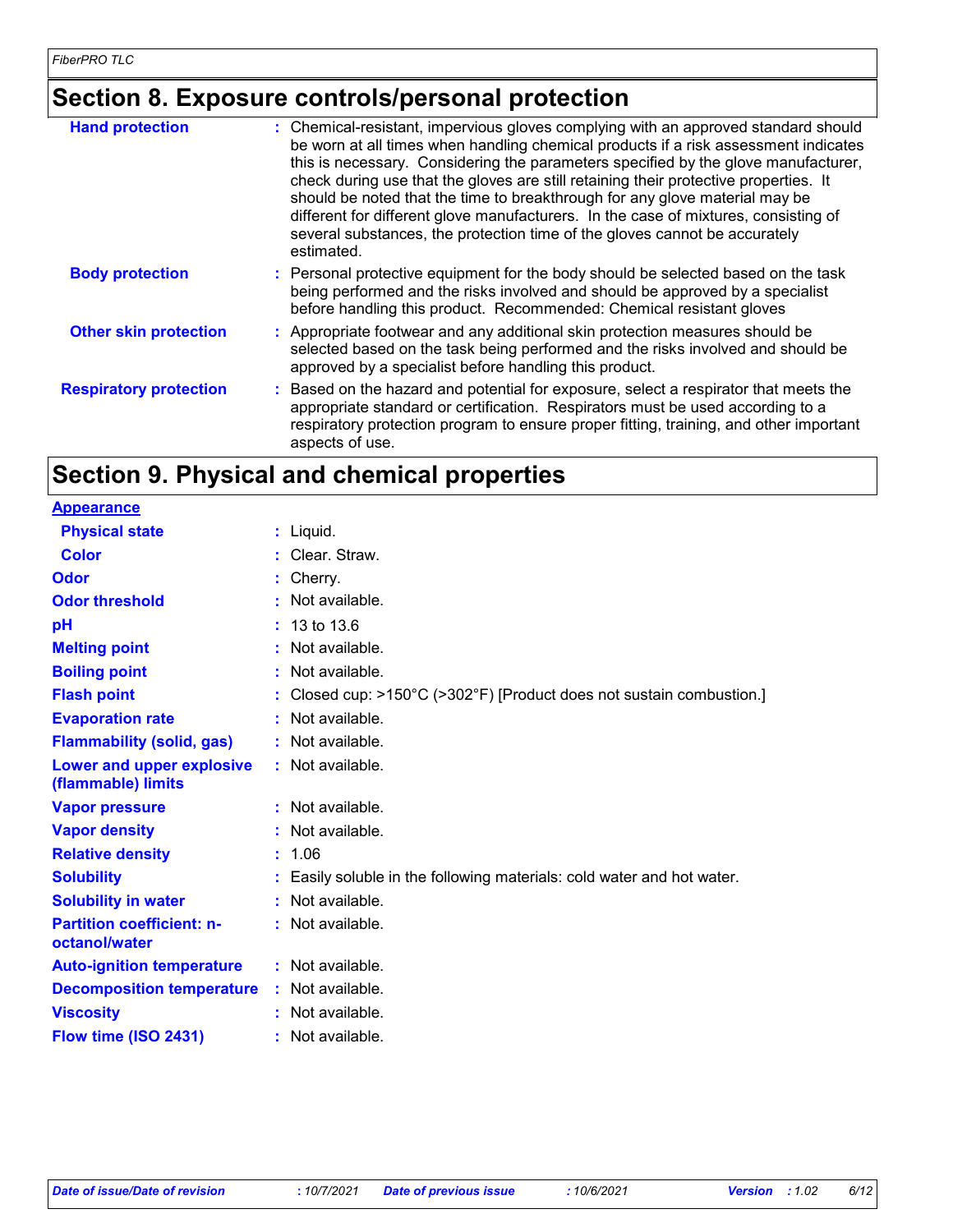## **Section 10. Stability and reactivity**

| <b>A. . 45. 44</b>                           | The continued to the contribution of the contribution of the contribution of the contribution of the contribution of the contribution of the contribution of the contribution of the contribution of the contribution of the c |
|----------------------------------------------|--------------------------------------------------------------------------------------------------------------------------------------------------------------------------------------------------------------------------------|
| <b>Hazardous decomposition</b><br>products   | : Under normal conditions of storage and use, hazardous decomposition products<br>should not be produced.                                                                                                                      |
| Incompatible materials                       | : Not available.                                                                                                                                                                                                               |
| <b>Conditions to avoid</b>                   | $:$ No specific data.                                                                                                                                                                                                          |
| <b>Possibility of hazardous</b><br>reactions | : Under normal conditions of storage and use, hazardous reactions will not occur.                                                                                                                                              |
| <b>Chemical stability</b>                    | : The product is stable.                                                                                                                                                                                                       |
| <b>Reactivity</b>                            | : No specific test data related to reactivity available for this product or its ingredients.                                                                                                                                   |

### **Section 11. Toxicological information**

#### **Information on toxicological effects**

| <b>Acute toxicity</b> |
|-----------------------|
|-----------------------|

| <b>Product/ingredient name Result</b> |           | <b>Species</b> | <b>Dose</b> | <b>Exposure</b> |
|---------------------------------------|-----------|----------------|-------------|-----------------|
| Silicic acid, sodium salt             | LD50 Oral | Rat            | 1960 mg/kg  |                 |

#### **Irritation/Corrosion**

| <b>Product/ingredient name</b> | <b>Result</b>          | <b>Species</b> | <b>Score</b> | <b>Exposure</b>                  | <b>Observation</b> |
|--------------------------------|------------------------|----------------|--------------|----------------------------------|--------------------|
| Silicic acid, sodium salt      | Eyes - Severe irritant | Rabbit         |              | 24 hours 10<br>milligrams        |                    |
|                                | Skin - Severe irritant | Rabbit         |              | 24 hours 500<br>milligrams       |                    |
| sodium hydroxide               | Eyes - Severe irritant | Monkey         |              | 24 hours 1<br>IPercent           |                    |
|                                | Eyes - Mild irritant   | Rabbit         |              | 400<br>Micrograms                |                    |
|                                | Eyes - Severe irritant | Rabbit         |              | 24 hours 50<br><b>Micrograms</b> |                    |
|                                | Eyes - Severe irritant | Rabbit         |              | 1 Percent                        |                    |
|                                | Eyes - Severe irritant | Rabbit         |              | 0.5 minutes<br>1 milligrams      |                    |
|                                | Skin - Mild irritant   | Human          |              | 24 hours 2<br>IPercent           |                    |
|                                | Skin - Severe irritant | Rabbit         |              | 24 hours 500<br>milligrams       |                    |

#### **Sensitization**

Not available.

#### **Mutagenicity**

Not available.

#### **Carcinogenicity**

Not available.

#### **Reproductive toxicity**

Not available.

#### **Teratogenicity**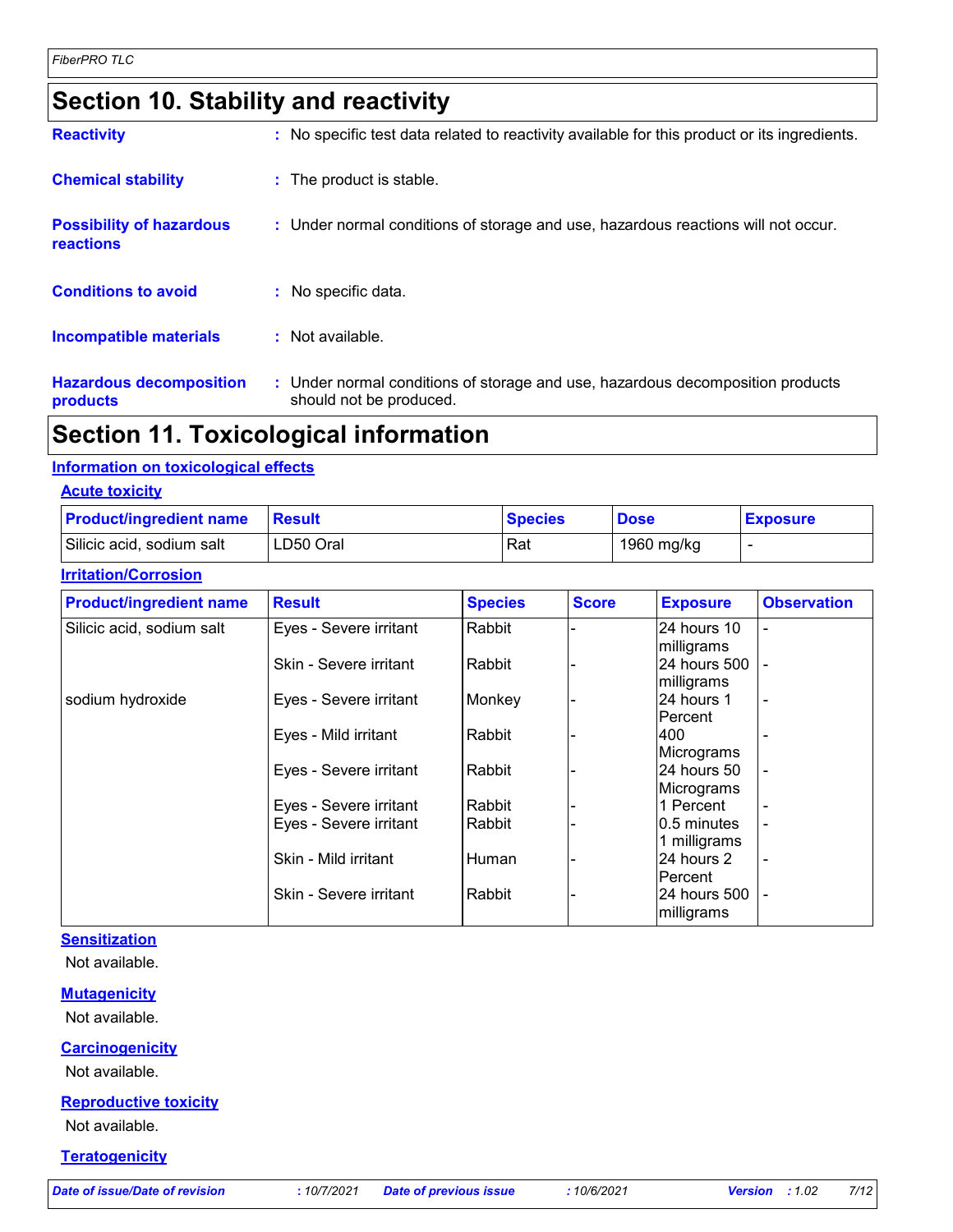## **Section 11. Toxicological information**

| Not available.                                                       |                                                                                                        |
|----------------------------------------------------------------------|--------------------------------------------------------------------------------------------------------|
| <b>Specific target organ toxicity (single exposure)</b>              |                                                                                                        |
| Not available.                                                       |                                                                                                        |
| Specific target organ toxicity (repeated exposure)<br>Not available. |                                                                                                        |
| <b>Aspiration hazard</b><br>Not available.                           |                                                                                                        |
| <b>Information on the likely</b><br>routes of exposure               | : Routes of entry anticipated: Oral, Dermal, Inhalation.                                               |
| <b>Potential acute health effects</b>                                |                                                                                                        |
| <b>Eye contact</b>                                                   | : Causes serious eye damage.                                                                           |
| <b>Inhalation</b>                                                    | : No known significant effects or critical hazards.                                                    |
| <b>Skin contact</b>                                                  | : Causes severe burns.                                                                                 |
| <b>Ingestion</b>                                                     | : No known significant effects or critical hazards.                                                    |
|                                                                      | Symptoms related to the physical, chemical and toxicological characteristics                           |
| <b>Eye contact</b>                                                   | : Adverse symptoms may include the following:<br>pain<br>watering<br>redness                           |
| <b>Inhalation</b>                                                    | : No specific data.                                                                                    |
| <b>Skin contact</b>                                                  | : Adverse symptoms may include the following:<br>pain or irritation<br>redness<br>blistering may occur |
| <b>Ingestion</b>                                                     | : Adverse symptoms may include the following:<br>stomach pains                                         |
|                                                                      | Delayed and immediate effects and also chronic effects from short and long term exposure               |
| <b>Short term exposure</b>                                           |                                                                                                        |
| المشمالة والمستمرة الماشور وشاور                                     | والمادان ويتملك والملطان                                                                               |

| <b>Potential immediate</b><br><b>effects</b> | $:$ Not available.                                        |                         |      |
|----------------------------------------------|-----------------------------------------------------------|-------------------------|------|
| <b>Potential delayed effects</b>             | : Not available.                                          |                         |      |
| <b>Long term exposure</b>                    |                                                           |                         |      |
| <b>Potential immediate</b><br>effects        | $:$ Not available.                                        |                         |      |
| <b>Potential delayed effects</b>             | : Not available.                                          |                         |      |
| <b>Potential chronic health effects</b>      |                                                           |                         |      |
| Not available.                               |                                                           |                         |      |
| <b>General</b>                               | : No known significant effects or critical hazards.       |                         |      |
| <b>Carcinogenicity</b>                       | : No known significant effects or critical hazards.       |                         |      |
| <b>Mutagenicity</b>                          | : No known significant effects or critical hazards.       |                         |      |
| <b>Teratogenicity</b>                        | : No known significant effects or critical hazards.       |                         |      |
| <b>Developmental effects</b>                 | : No known significant effects or critical hazards.       |                         |      |
| <b>Fertility effects</b>                     | : No known significant effects or critical hazards.       |                         |      |
| Date of issue/Date of revision               | :10/7/2021<br><b>Date of previous issue</b><br>:10/6/2021 | :1.02<br><b>Version</b> | 8/12 |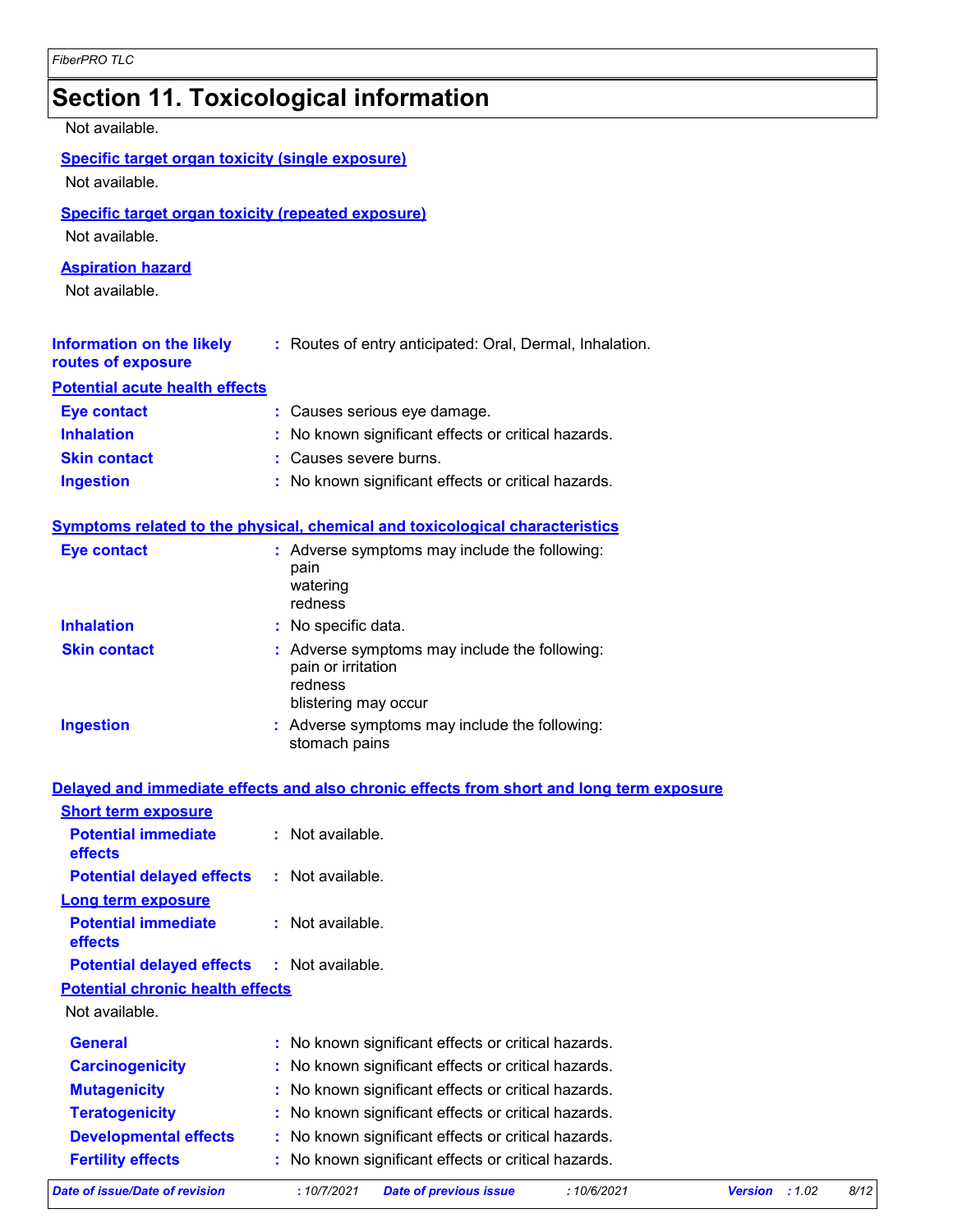## **Section 11. Toxicological information**

#### **Numerical measures of toxicity**

#### **Acute toxicity estimates**

| <b>Route</b> | <b>ATE value</b> |
|--------------|------------------|
| <b>Oral</b>  | 49595.14 mg/kg   |

## **Section 12. Ecological information**

#### **Toxicity**

| <b>Product/ingredient name</b> | <b>Result</b>                                                           | <b>Species</b>                                                           | <b>Exposure</b>      |
|--------------------------------|-------------------------------------------------------------------------|--------------------------------------------------------------------------|----------------------|
| Silicic acid, sodium salt      | Acute EC50 0.4 mg/l Fresh water                                         | Crustaceans - Ceriodaphnia<br>dubia - Neonate                            | 48 hours             |
| sodium hydroxide               | Acute LC50 494000 µg/l Fresh water<br>Acute EC50 40.38 mg/l Fresh water | Daphnia - Daphnia magna<br>Crustaceans - Ceriodaphnia<br>dubia - Neonate | 48 hours<br>48 hours |
|                                | Acute LC50 125 ppm Fresh water                                          | Fish - Gambusia affinis - Adult                                          | 96 hours             |

#### **Persistence and degradability**

Not available.

#### **Bioaccumulative potential**

Not available.

| <u>Mobility in soil</u>                          |                  |
|--------------------------------------------------|------------------|
| <b>Soil/water partition</b><br>coefficient (Koc) | : Not available. |

**Other adverse effects** : No known significant effects or critical hazards.

### **Section 13. Disposal considerations**

: The generation of waste should be avoided or minimized wherever possible. Disposal of this product, solutions and any by-products should at all times comply with the requirements of environmental protection and waste disposal legislation and any regional local authority requirements. Dispose of surplus and nonrecyclable products via a licensed waste disposal contractor. Waste should not be disposed of untreated to the sewer unless fully compliant with the requirements of all authorities with jurisdiction. Waste packaging should be recycled. Incineration or landfill should only be considered when recycling is not feasible. This material and its container must be disposed of in a safe way. Care should be taken when handling emptied containers that have not been cleaned or rinsed out. Empty containers or liners may retain some product residues. Avoid dispersal of spilled material and runoff and contact with soil, waterways, drains and sewers. **Disposal methods :**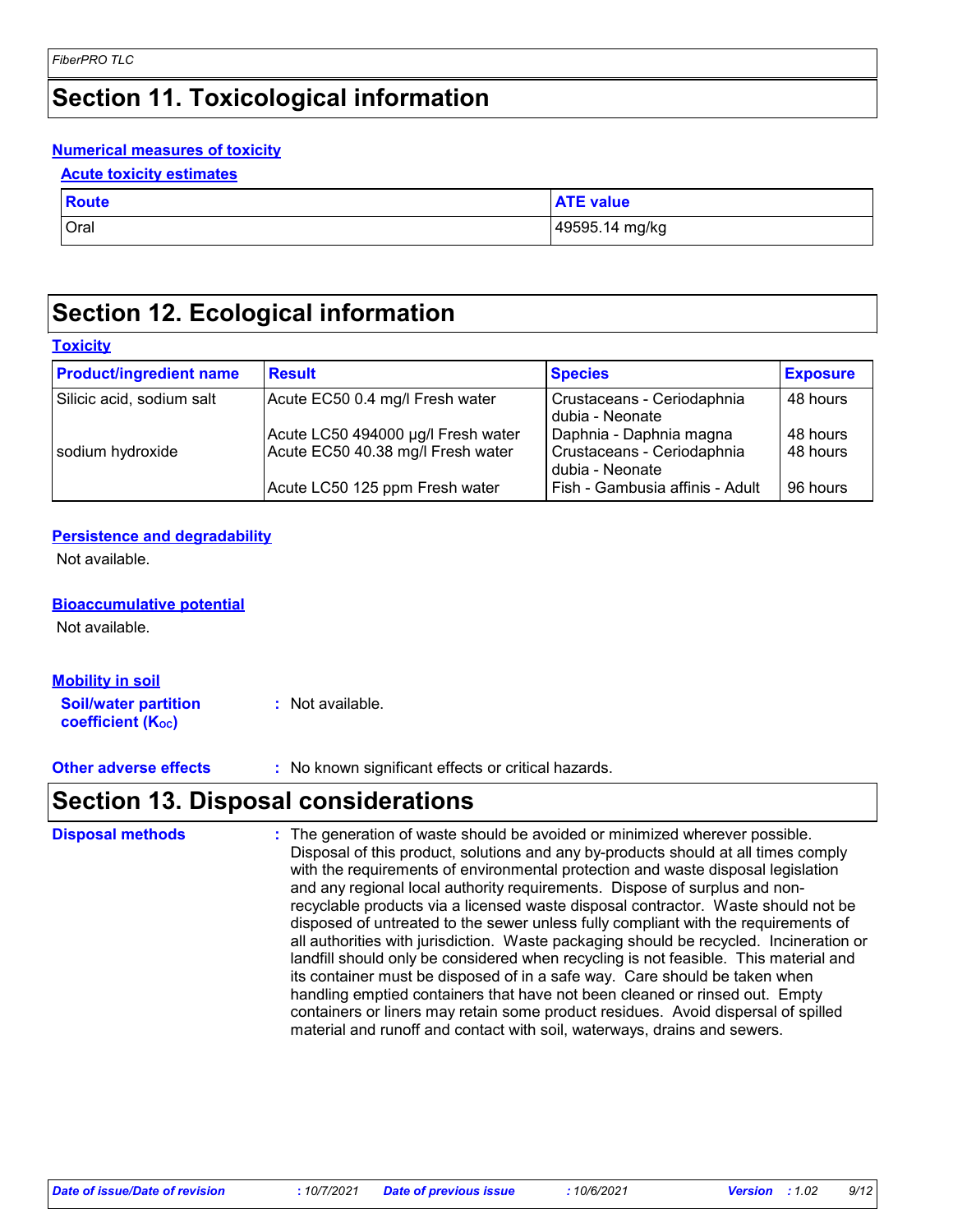## **Section 14. Transport information**

|                                      | <b>TDG</b><br><b>Classification</b>                      | <b>DOT</b><br><b>Classification</b>                         | <b>ADR/RID</b>                                              | <b>IMDG</b>                                                 | <b>IATA</b>                                                 |  |
|--------------------------------------|----------------------------------------------------------|-------------------------------------------------------------|-------------------------------------------------------------|-------------------------------------------------------------|-------------------------------------------------------------|--|
| <b>UN number</b>                     | <b>UN1760</b>                                            | <b>UN1760</b>                                               | <b>UN1760</b>                                               | <b>UN1760</b>                                               | <b>UN1760</b>                                               |  |
| <b>UN proper</b><br>shipping name    | <b>CORROSIVE</b><br>LIQUID, N.O.S.<br>(sodium hydroxide) | <b>CORROSIVE</b><br>LIQUID, N.O.S.<br>(sodium<br>hydroxide) | <b>CORROSIVE</b><br>LIQUID, N.O.S.<br>(sodium<br>hydroxide) | <b>CORROSIVE</b><br>LIQUID, N.O.S.<br>sodium)<br>hydroxide) | <b>CORROSIVE</b><br>LIQUID, N.O.S.<br>(sodium<br>hydroxide) |  |
| <b>Transport</b><br>hazard class(es) | 8<br>╩≚€                                                 | 8<br><b>CORROSVE</b>                                        | 8<br>کے گئے                                                 | 8<br>些些                                                     | 8<br>کے گئے                                                 |  |
| <b>Packing group</b>                 | $\mathbf{I}$                                             | Ш                                                           |                                                             | н                                                           | Ш                                                           |  |
| <b>Environmental</b><br>hazards      | No.                                                      | No.                                                         | No.                                                         | No.                                                         | No.                                                         |  |

| <b>Additional information</b>                      |                                                                                                                                                                                                                                                                           |
|----------------------------------------------------|---------------------------------------------------------------------------------------------------------------------------------------------------------------------------------------------------------------------------------------------------------------------------|
| <b>TDG Classification</b>                          | : Product classified as per the following sections of the Transportation of Dangerous<br>Goods Regulations: 2.40-2.42 (Class 8).                                                                                                                                          |
| <b>DOT Classification</b>                          | : Reportable quantity 47431.8 lbs / 21534.1 kg [5366.7 gal / 20315.2 L]. Package<br>sizes shipped in quantities less than the product reportable quantity are not subject<br>to the RQ (reportable quantity) transportation requirements.<br><b>Limited quantity Yes.</b> |
| <b>ADR/RID</b>                                     | : Tunnel code (E)                                                                                                                                                                                                                                                         |
| <b>IMDG</b>                                        | : Limited quantity Yes.                                                                                                                                                                                                                                                   |
|                                                    |                                                                                                                                                                                                                                                                           |
| <b>IATA</b>                                        | : Limited quantity Yes.                                                                                                                                                                                                                                                   |
|                                                    |                                                                                                                                                                                                                                                                           |
|                                                    | Special precautions for user : Transport within user's premises: always transport in closed containers that are<br>upright and secure. Ensure that persons transporting the product know what to do in<br>the event of an accident or spillage.                           |
| <b>Transport in bulk according : Not available</b> |                                                                                                                                                                                                                                                                           |

**Transport in bulk according to Annex II of MARPOL and the IBC Code :** Not available.

## **Section 15. Regulatory information**

| <b>Canadian lists</b>            |                                                                                                |
|----------------------------------|------------------------------------------------------------------------------------------------|
| <b>Canadian NPRI</b>             | : The following components are listed: other glycol ethers and acetates (and their<br>isomers) |
| <b>CEPA Toxic substances</b>     | : None of the components are listed.                                                           |
| <b>International regulations</b> |                                                                                                |
|                                  | <b>Chemical Weapon Convention List Schedules I, II &amp; III Chemicals</b>                     |
| Not listed.                      |                                                                                                |
| <b>Montreal Protocol</b>         |                                                                                                |
| Not listed.                      |                                                                                                |
|                                  |                                                                                                |
|                                  |                                                                                                |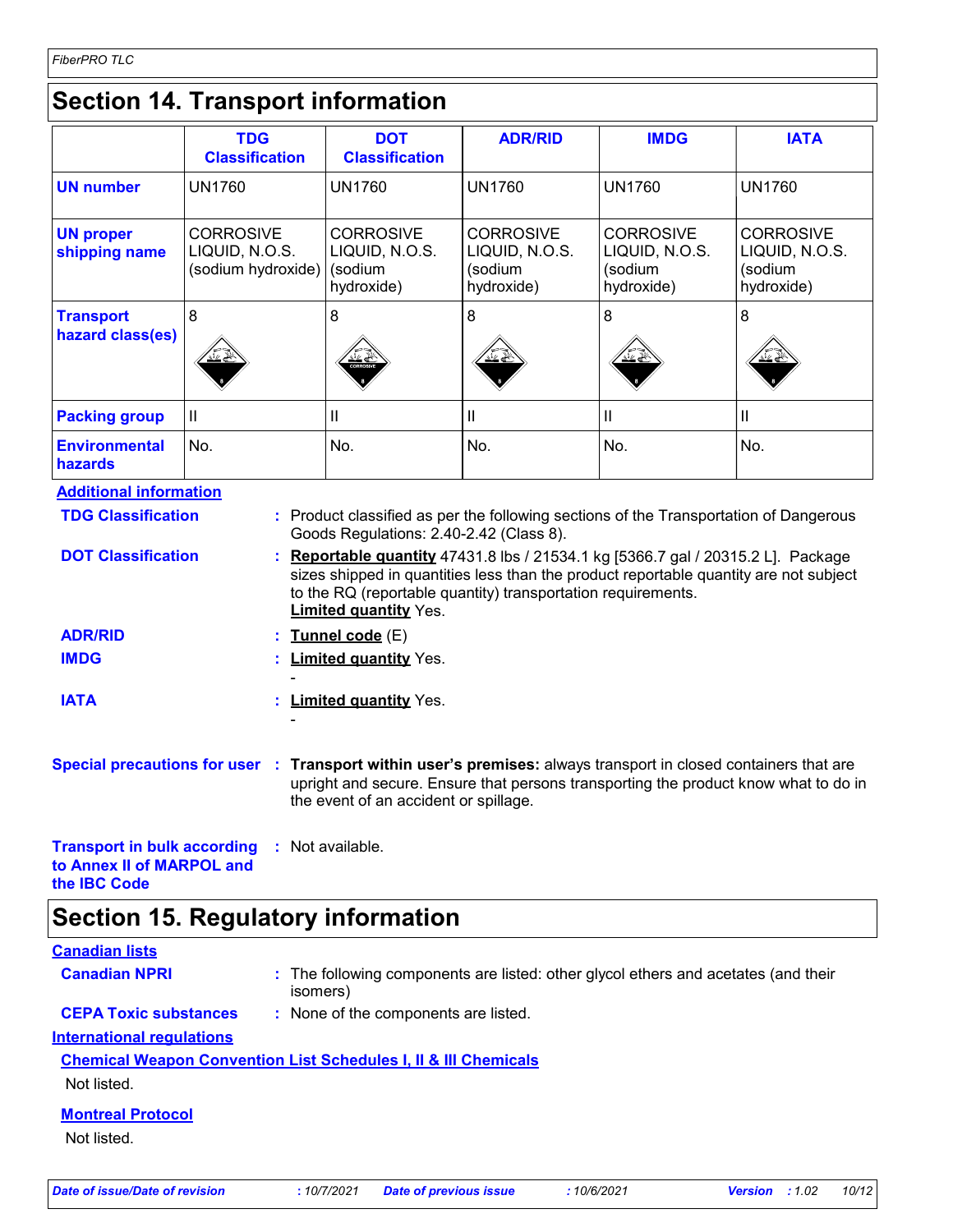## **Section 15. Regulatory information**

|                          | <b>Stockholm Convention on Persistent Organic Pollutants</b>                                              |
|--------------------------|-----------------------------------------------------------------------------------------------------------|
| Not listed.              |                                                                                                           |
|                          | <b>Rotterdam Convention on Prior Informed Consent (PIC)</b>                                               |
| Not listed.              |                                                                                                           |
|                          |                                                                                                           |
|                          | <b>UNECE Aarhus Protocol on POPs and Heavy Metals</b>                                                     |
| Not listed.              |                                                                                                           |
| <b>Inventory list</b>    |                                                                                                           |
| <b>Australia</b>         | All components are listed or exempted.                                                                    |
| <b>Canada</b>            | All components are listed or exempted.                                                                    |
| China                    | All components are listed or exempted.                                                                    |
| <b>Europe</b>            | All components are listed or exempted.                                                                    |
| <b>Japan</b>             | Japan inventory (ENCS): All components are listed or exempted.<br>Japan inventory (ISHL): Not determined. |
| <b>Malaysia</b>          | Not determined                                                                                            |
| <b>New Zealand</b>       | All components are listed or exempted.                                                                    |
| <b>Philippines</b>       | All components are listed or exempted.                                                                    |
| <b>Republic of Korea</b> | All components are listed or exempted.                                                                    |
| <b>Taiwan</b>            | All components are listed or exempted.                                                                    |
| <b>Thailand</b>          | At least one component is not listed.                                                                     |
| <b>Turkey</b>            | Not determined.                                                                                           |
| <b>United States</b>     | All components are listed or exempted.                                                                    |
| <b>Viet Nam</b>          | Not determined.                                                                                           |

## **Section 16. Other information**

| <b>History</b>                    |                                                                                                                                                                                                                                                                                                                                                                                                                                                                                                                                                                                                  |
|-----------------------------------|--------------------------------------------------------------------------------------------------------------------------------------------------------------------------------------------------------------------------------------------------------------------------------------------------------------------------------------------------------------------------------------------------------------------------------------------------------------------------------------------------------------------------------------------------------------------------------------------------|
| Date of printing                  | : 10/7/2021                                                                                                                                                                                                                                                                                                                                                                                                                                                                                                                                                                                      |
| Date of issue/Date of<br>revision | : 10/7/2021                                                                                                                                                                                                                                                                                                                                                                                                                                                                                                                                                                                      |
| Date of previous issue            | : 10/6/2021                                                                                                                                                                                                                                                                                                                                                                                                                                                                                                                                                                                      |
| <b>Version</b>                    | : 1.02                                                                                                                                                                                                                                                                                                                                                                                                                                                                                                                                                                                           |
| <b>Key to abbreviations</b>       | $:$ ATE = Acute Toxicity Estimate<br>BCF = Bioconcentration Factor<br>GHS = Globally Harmonized System of Classification and Labelling of Chemicals<br>IATA = International Air Transport Association<br>IBC = Intermediate Bulk Container<br><b>IMDG = International Maritime Dangerous Goods</b><br>LogPow = logarithm of the octanol/water partition coefficient<br>MARPOL = International Convention for the Prevention of Pollution From Ships,<br>1973 as modified by the Protocol of 1978. ("Marpol" = marine pollution)<br>$UN = United Nations$<br>HPR = Hazardous Products Regulations |

#### **Procedure used to derive the classification**

| <b>Classification</b>           | <b>Justification</b>  |
|---------------------------------|-----------------------|
| SKIN CORROSION - Category 1     | On basis of test data |
| SERIOUS EYE DAMAGE - Category 1 | On basis of test data |

**References :** Not available.

**Indicates information that has changed from previously issued version.**

| Date of issue/Date of revision | : 10/7/2021 Date of previous issue | 10/6/2021 | <b>Version</b> : 1.02 | 11/12 |
|--------------------------------|------------------------------------|-----------|-----------------------|-------|
|                                |                                    |           |                       |       |